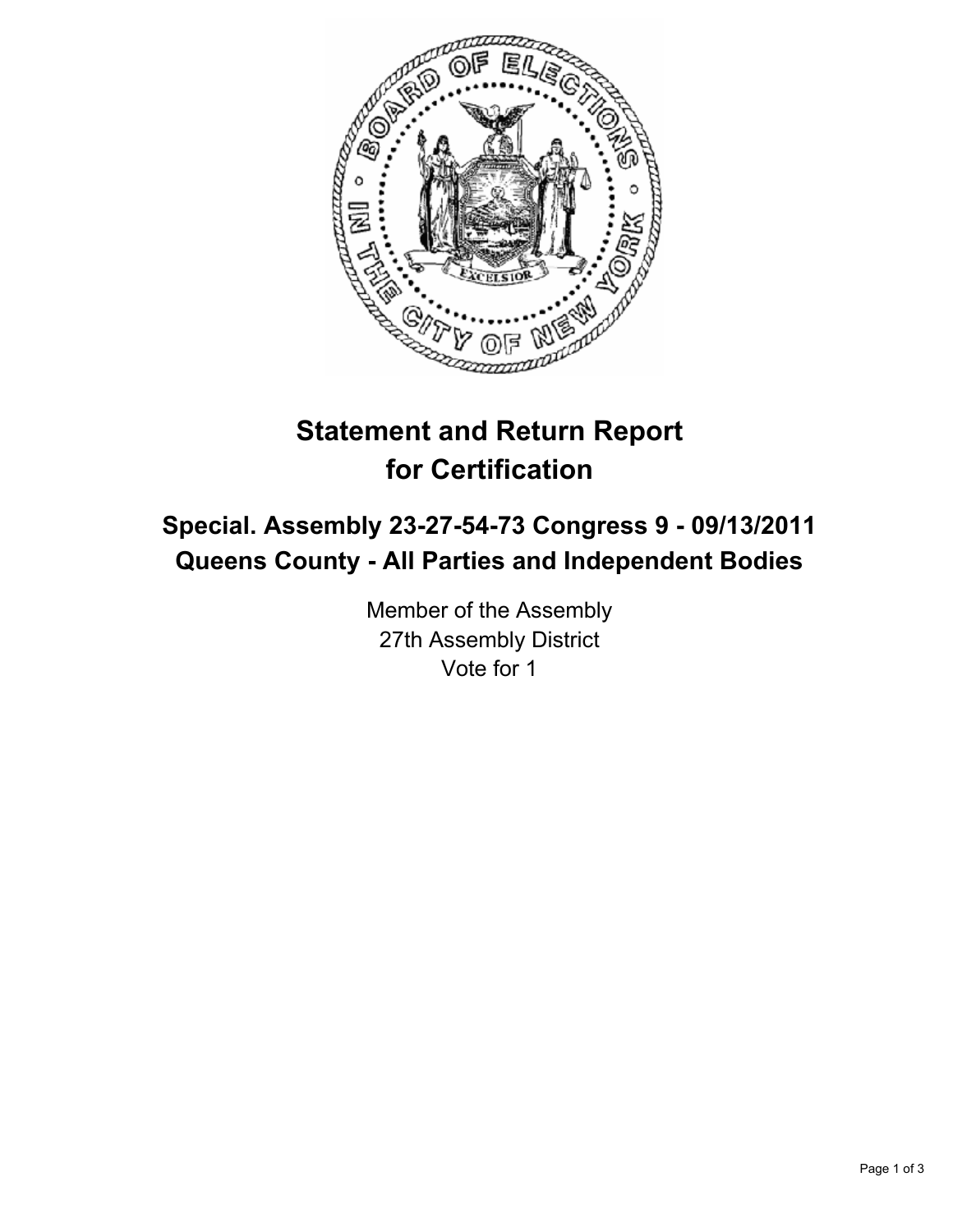

#### **Assembly District 27**

| <b>PUBLIC COUNTER</b>                                    | 9,843          |
|----------------------------------------------------------|----------------|
| <b>EMERGENCY</b>                                         | 0              |
| ABSENTEE/MILITARY                                        | 303            |
| <b>FEDERAL</b>                                           | 92             |
| SPECIAL PRESIDENTIAL                                     | 0              |
| <b>AFFIDAVIT</b>                                         | 81             |
| <b>Total Ballots</b>                                     | 10,319         |
| Less - Inapplicable Federal/Special Presidential Ballots | (92)           |
| <b>Total Applicable Ballots</b>                          | 10,227         |
| MICHAEL A SIMANOWITZ (DEMOCRATIC)                        | 6,451          |
| MARCO D DESENA (REPUBLICAN)                              | 1,929          |
| MARCO D DESENA (CONSERVATIVE)                            | 280            |
| MICHAEL A SIMANOWITZ (WORKING FAMILIES)                  | 345            |
| MICHAEL A SIMANOWITZ (INDEPENDENCE)                      | 361            |
| ANTHONY WEINER (WRITE-IN)                                | 1              |
| <b>BARUCH GREENBAUM (WRITE-IN)</b>                       | 1              |
| <b>BLANK (WRITE-IN)</b>                                  | 3              |
| <b>BOB TURNER (WRITE-IN)</b>                             | 4              |
| CALVIN ROTHMAN (WRITE-IN)                                | 2              |
| DAVID TURNER (WRITE-IN)                                  | 3              |
| DOMINICK P STONE (WRITE-IN)                              | $\overline{2}$ |
| <b>JUSTIN WAX JACOBS (WRITE-IN)</b>                      | 11             |
| MICHAEL A RILEY (WRITE-IN)                               | 1              |
| PATRICK A SILER (WRITE-IN)                               | 1              |
| PATRICK MALE (WRITE-IN)                                  | 1              |
| RICHARD MAIELLO (WRITE-IN)                               | 1              |
| RICHARD O'CONNER (WRITE-IN)                              | 1              |
| ROMEO PETRETICH (WRITE-IN)                               | 1              |
| WEPRIN (WRITE-IN)                                        | 1              |
| <b>Total Votes</b>                                       | 9,400          |
| Unrecorded                                               | 827            |